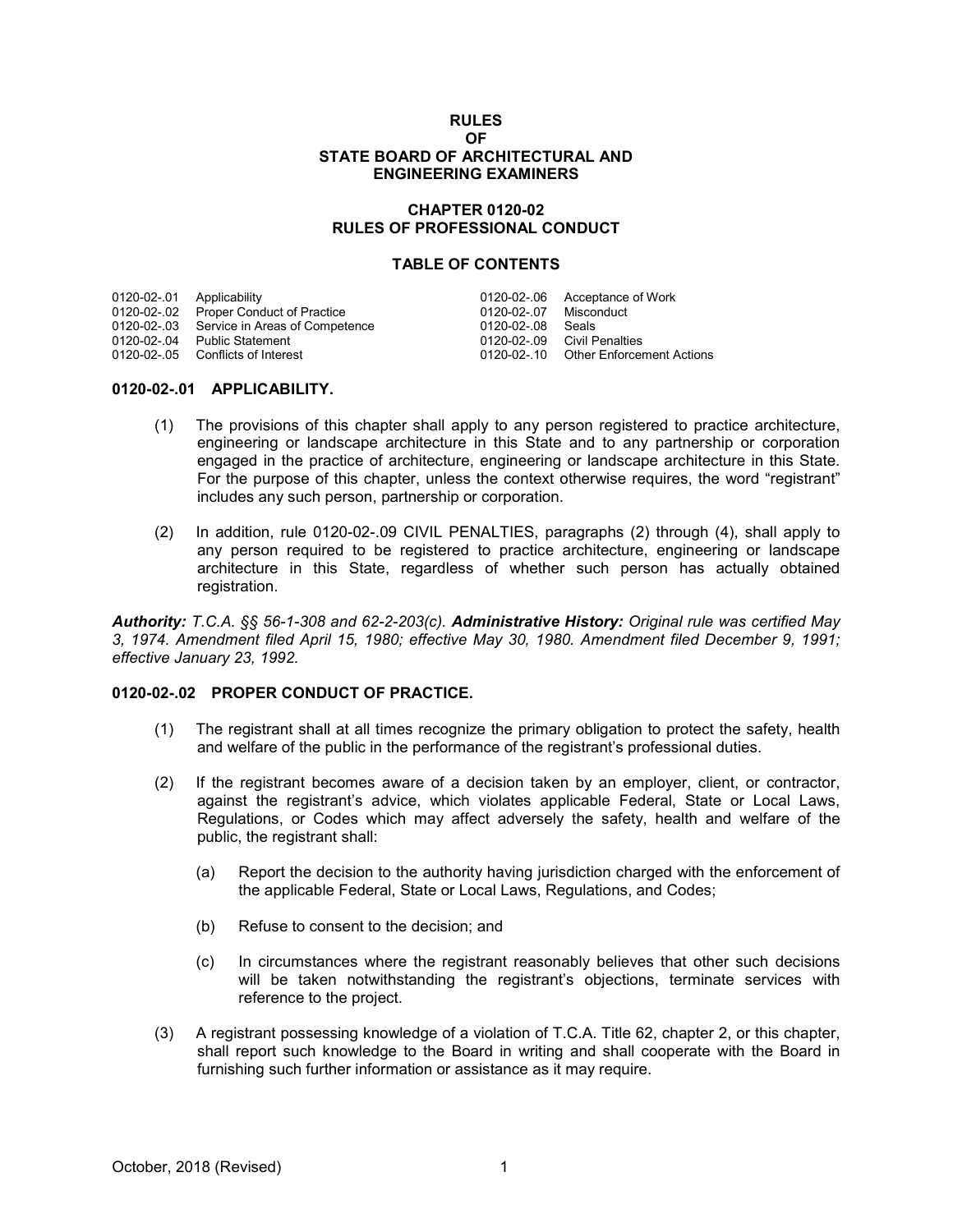(Rule 0120-02-.02, continued)

- (4) The registrant shall maintain the continuing education records required by rule 0120-05-.10 for a period of four (4) years and shall furnish such records to the Board for audit verification purposes within thirty (30) days of the Board's request.
- (5) A registrant possessing knowledge of an applicant's qualifications for registration shall cooperate with the applicant and/or the Board by responding appropriately regarding those qualifications when requested to do so. A registrant shall provide timely verification of employment and/or experience earned by an applicant under the registrant's supervision if there is reasonable assurance that the facts to be verified are accurate. A registrant shall not knowingly sign any verification document that contains false or misleading information.
- (6) A registrant may not submit any information as part of a proposal for a public project to the state or any of its political subdivisions that would enable the governmental entity to evaluate the proposal on any basis other than the competence and qualifications of the registrant to provide the services required, thereby precluding participation in any system requiring a comparison of compensation. This rule shall apply only to proposals submitted to governmental entities that are prohibited by T.C.A. § 12-4-107(a) from making a selection or awarding a contract on the basis of competitive bids. Upon selection, a registrant may state compensation to a prospective client in direct negotiation where architectural, engineering, or landscape architectural services necessary to protect the public health, safety, and welfare have been defined.

*Authority: T.C.A. §§ 62-2-203(c) and (d) and 62-204. Administrative History: Original rule certified May 3, 1974. Repeal and new rule filed January 14, 1980; effective February 28, 1980. Amendment filed January 29, 1987; effective March 15, 1987. Amendment filed July 19, 2002; effective October 2, 2002. Amendment filed September 11, 2009; effective December 10, 2009. Amendment filed December 11, 2012; effective March 11, 2013. Amendment filed November 17, 2014; effective February 15, 2015. A stay of the effective date was filed January 27, 2015; new effective date May 1, 2015. Amendment filed September 15, 2015; effective December 14, 2015.*

## **0120-02-.03 SERVICE IN AREAS OF COMPETENCE.**

- (1) The registrant shall perform services only in areas of the registrant's competence. The registrant shall undertake to perform professional assignments only when qualified by education or experience in the specific technical field involved.
- (2) The registrant may accept an assignment requiring education or experience outside of the registrant's own field of competence, but only to the extent that such services are restricted to those phases of the project in which the registrant is qualified. All other phases of such project shall be performed by qualified associates, consultants or employees.
- (3) The registrant shall not affix the registrant's signature and/or seal to any plan or document dealing with subject matter in which the registrant lacks competence acquired through education or experience, nor to any plan or document not prepared by the registrant or under the registrant's responsibility.
- (4) In the event a question as to the competence of a registrant to perform a professional assignment in a specific technical field arises and cannot be otherwise resolved to the satisfaction of the Board of Examiners for Architects and Engineers, the Board, upon request of the registrant or by its own volition, may require the registrant to submit to whatever examination it deems appropriate.
- (5) In providing services, the registrant shall take into account all applicable Federal, State and Local building Laws and Regulations. The registrant shall not knowingly provide services resulting in violation of such laws and regulations.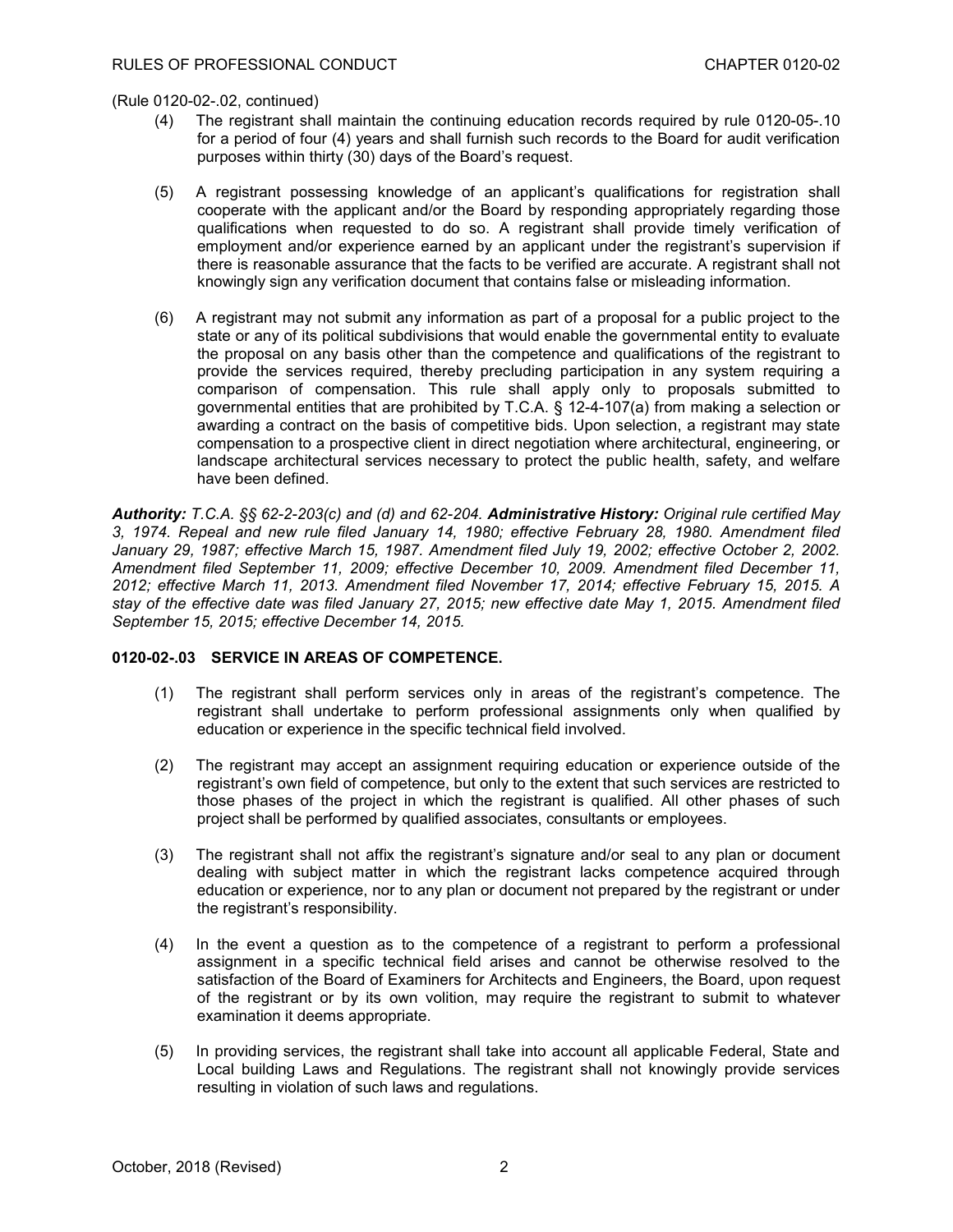(Rule 0120-02-.03, continued)

- (6) Incompetence. The following acts or omissions, among others, may be deemed to be "incompetence" pursuant to T.C.A.  $\S$  62-2-308(a)(1)(B), and to be cause for denial, suspension or revocation of a certificate of registration to practice architecture, engineering or landscape architecture and/or the imposition of any other lawful discipline:
	- (a) Malpractice. Incompetence includes, but is not limited to, recklessness, or excessive errors, omissions or building failures in the registrant's record of professional practice.
	- (b) Disability. Incompetence includes, but is not limited to, mental or physical disability or addiction to alcohol or drugs which leads to the impairment of the registrant's ability to exercise due skill and care in providing professional services so as to endanger the health, safety and welfare of the public.

*Authority: T.C.A. §§ 62-2-203(c), 62-204, 62-2-308, and Public Acts of 1979, Chapter 263. Administrative History: Original rule certified May 3, 1974. Amendment filed July 27, 1977; effective August 26, 1977. Amendment filed April 15, 1980; effective May 30, 1980. Amendment filed January 29, 1987; effective March 15, 1987. Amendment filed February 26, 1999; May 12, 1999. Amendment filed September 15, 2015; effective December 14, 2015.*

# **0120-02-.04 PUBLIC STATEMENTS.**

- (1) The registrant shall be completely objective and truthful in all professional reports, statements or testimony. The registrant shall include all relevant and pertinent information in such reports, statements or testimony.
- (2) The registrant, when serving as an expert or technical witness before any court, commission or other tribunal, shall express an opinion only when it is founded upon adequate knowledge of the facts in issue, upon a background of technical competence in the subject matter, and upon honest conviction of the accuracy and propriety of the registrant's testimony.
- (3) The registrant will issue no statements, criticisms or arguments on professional matters connected with public policy which are inspired or paid for by an interested party or parties, unless the registrant has prefaced the registrant's comments by explicitly identifying the registrant, by disclosing the identity of the party or parties on whose behalf the registrant is speaking, and by revealing the existence of any pecuniary interest the registrant may have in the instant matter.

*Authority: T.C.A. §§ 62-204 and 62-2-203(c). Administrative History: Original rule certified May 3, 1974. Amendment filed July 27, 1977; effective August 26, 1977. Repeal and new rule filed January 14, 1980; effective February 28, 1980. Amendment filed January 29, 1987; effective March 15, 1987. Amendment filed September 15, 2015; effective December 14, 2015.*

# **0120-02-.05 CONFLICTS OF INTEREST.**

- (1) The registrant shall conscientiously strive to avoid conflicts of interest with his or her employer or client; but, when such conflict is unavoidable, the registrant shall forthwith disclose the circumstances to his or her employer or client in writing.
- (2) The registrant shall avoid all known conflicts of interest with his or her employer or client, and shall promptly inform his or her employer or client in writing of any business association, interests or circumstances which could influence the registrant's judgment or the quality of the registrant's services.
- (3) The registrant shall not accept compensation (financial or otherwise) from more than one (1) party for services on or pertaining to the same project unless the circumstances are agreed to in writing by all interested parties prior to the acceptance of any such compensation.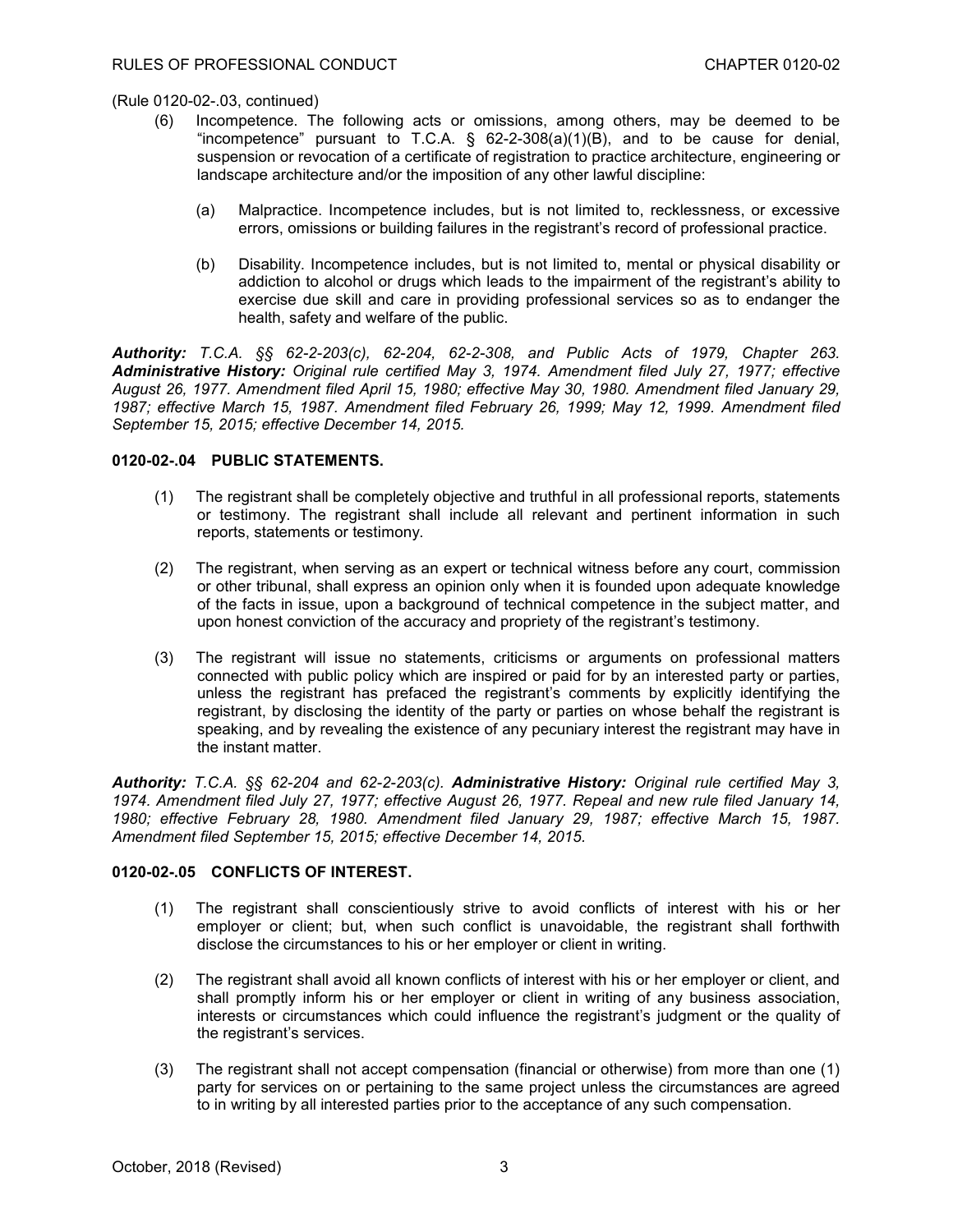(Rule 0120-02-.05, continued)

- (4) The registrant shall not solicit or accept financial or other valuable considerations from material or equipment suppliers for specifying their products.
- (5) When in public service as a member, advisor or employee of a governmental body or department, the registrant shall not participate in considerations or actions with respect to services provided by the registrant or the registrant's organization in private professional practices.
- (6) The registrant shall not solicit or accept any contract from a governmental body on which the registrant, or a principal or officer of the registrant's organization, serves as a member.
- (7) When acting as the interpreter of construction contract documents and the judge of construction contract performance, the registrant shall render decisions impartially, favoring neither party to the construction contract.

*Authority: T.C.A. §§ 36-5-706, 62-2-203(c), 62-2-308, and 67-4-1704. Administrative History: Original rule certified May 3, 1974. Repeal and new rule filed January 14, 1980; effective February 28, 1980. Amendment filed January 29, 1987; effective March 15, 1987. Amendment filed March 9, 2007; effective May 23, 2007. Amendments filed September 16, 2008; effective November 30, 2008. Amendment filed November 7, 2015; effective February 15, 2015. A stay of the effective date was filed January 27, 2015; new effective date May 1, 2015.*

## **0120-02-.06 ACCEPTANCE OF WORK.**

- (1) The registrant shall not offer to pay, either directly or indirectly, any commission, political contribution, or a gift or other consideration in order to secure work, exclusive of securing salaried positions through employment agencies.
- (2) The registrant shall not falsify or permit misrepresentation of the registrant's or the registrant's associates' academic or professional qualifications to a prospective or existing client or employer. The registrant shall not misrepresent or exaggerate the registrant's degree of responsibility in or for the subject matter of present or prior assignments.
	- (a) It shall be the responsibility of each registrant to clearly and appropriately state prior professional experience of the registrant and/or the firm the registrant is representing in presenting qualifications to prospective clients, both public and private. If a registrant uses visual representations of prior projects or experience, all registrants whose seal appears on plans, specifications and/or contract documents must be clearly identified.
	- (b) A registrant who has been an employee of another design firm may not claim unconditional credit for projects contracted for in the name of the previous employer. The registrant shall indicate, next to the listing for each project, that individual experience gained in connection with the project was acquired as an employee. Additionally, the registrant shall provide the time frame in which the project was performed, identify the previous design firm, and describe the nature and extent of the registrant's participation in the project.
	- (c) A registrant who was formerly a principal in a firm may legitimately make additional claims provided the registrant discloses the nature of ownership in the previous design firm (e.g., stockholder, director or officer) and identifies with specificity the registrant's responsibilities for that project.
	- (d) A registrant who presents a project that has received awards recognition must comply with the requirements of this rule with regard to project presentation to the public and prospective clients.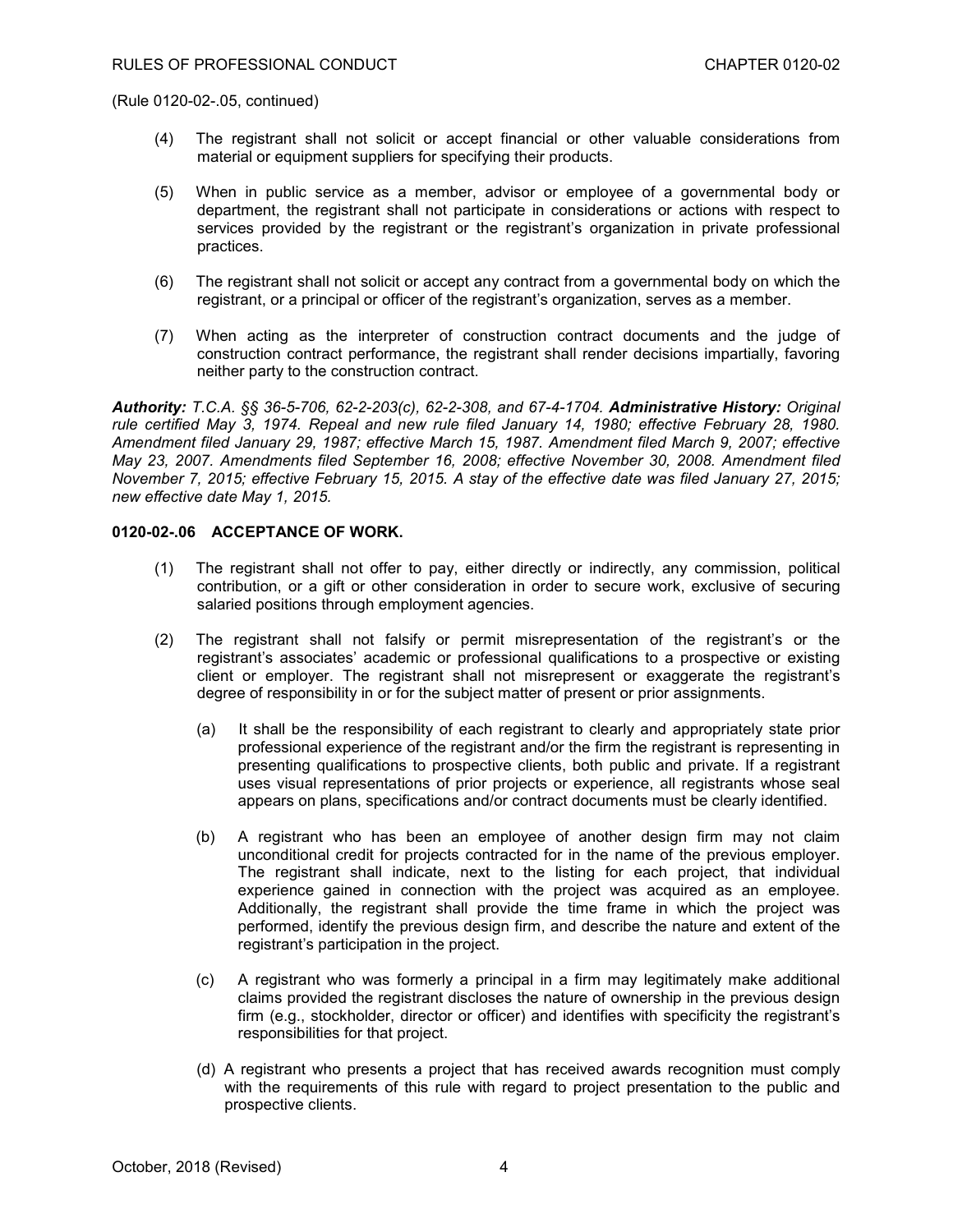(Rule 0120-02-.06, continued)

- (e) Projects which remain unconstructed and which are listed as credit shall be listed as "unbuilt" or by a similar designation.
- (3) The registrant shall not request, propose, or accept a professional commission on a contingent basis under circumstances in which the registrant's professional judgment may be compromised.

*Authority: T.C.A. §§ 62-204 and 62-2-203(c). Administrative History: Original rule certified May 3, 1974. Amendment filed July 27, 1977; effective August 26, 1977. Repeal and new rule filed January 14, 1980; effective February 28, 1980. Amendment filed September 15, 2015; effective December 14, 2015.*

## **0120-02-.07 MISCONDUCT.**

- (1) The registrant shall not knowingly associate with, or permit the use of the registrant's name or firm name in, a business venture by any person or firm which the registrant knows, or has reason to believe, is engaging in business or professional practice of a fraudulent or dishonest nature.
- (2) The registrant shall not furnish limited services in such a manner as to enable unregistered persons to evade:
	- (a) Federal, State and Local building laws and regulations, including building permit requirements; or
	- (b) Registration requirements of T.C.A. Title 62, chapter 2.
- (3) The registrant may not take over, review, revise, or sign or seal drawings or revisions thereof when such plans are begun by persons not properly registered and qualified; or do any other act to enable either such persons or the project owners, directly or indirectly, to evade the registration requirements of T.C.A. Title 62, Chapter 2.
- (4) The registrant may not make or promise to make contributions of money for the purpose of securing a commission or influencing the engagement or employment of the registrant for a project.
- (5) A registrant may be deemed by the Board to be guilty of misconduct in the registrant's professional practice if:
	- (a) The registrant has pleaded guilty or nolo contendere to or is convicted in a court of competent jurisdiction of a felony or fails to report such action to the Board in writing within sixty (60) days of the action;
	- (b) The registrant's license or certificate of registration to practice architecture, engineering or landscape architecture in another jurisdiction is revoked, suspended or voluntarily surrendered as a result of disciplinary proceedings or the registrant fails to report such action to the Board in writing within sixty (60) days of the action;
	- (c) The registrant fails to respond to Board requests and investigations within thirty (30) days of the mailing of communications, unless an earlier response is specified; or
	- (d) The registrant fails to comply with a lawful order of the Board.
	- (e) The registrant knowingly provides false testimony or information to the Board.
- (6) The registrant may not utilize the seal of another registrant without the other registrant's knowledge and consent.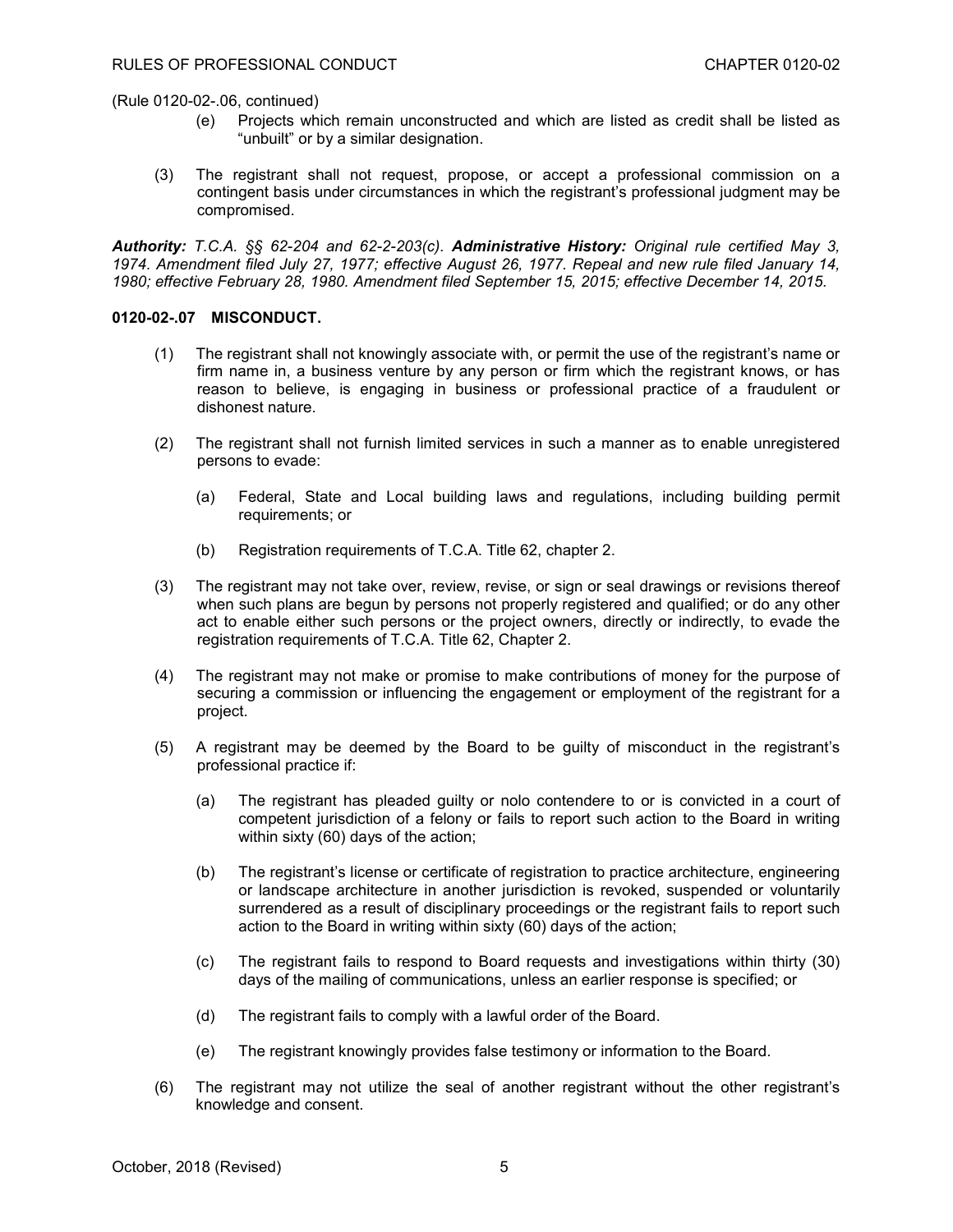#### (Rule 0120-02-.07, continued)

*Authority: T.C.A. §§ 62-2-203(c), 62-2-204, 62-2-212, and 62-2-308. Administrative History: Original rule certified May 3, 1974. Amendment filed April 15, 1980; effective May 30, 1980. Amendment filed November 18, 1983; effective December 18, 1983. Amendment filed January 29, 1987; effective March 15, 1987. Amendment filed February 26, 1999; effective May 12, 1999. Amendment filed March 9, 2007; effective May 23, 2007. Amendment filed December 11, 2012; effective March 11, 2013. Amendment filed November 17, 2014; effective February 15, 2015. A stay of the effective date was filed January 27, 2015; effective May 1, 2015. Amendment filed September 15, 2015; effective December 14, 2015. Amendments filed October 28, 2016; effective January 26, 2017.*

## **0120-02-.08 SEALS.**

- (1) The design of the registrant's seal required by T.C.A. § 62-2-306, shall be as follows:
	- (a) Engineer:



(b) Architect:



(c) Landscape Architect: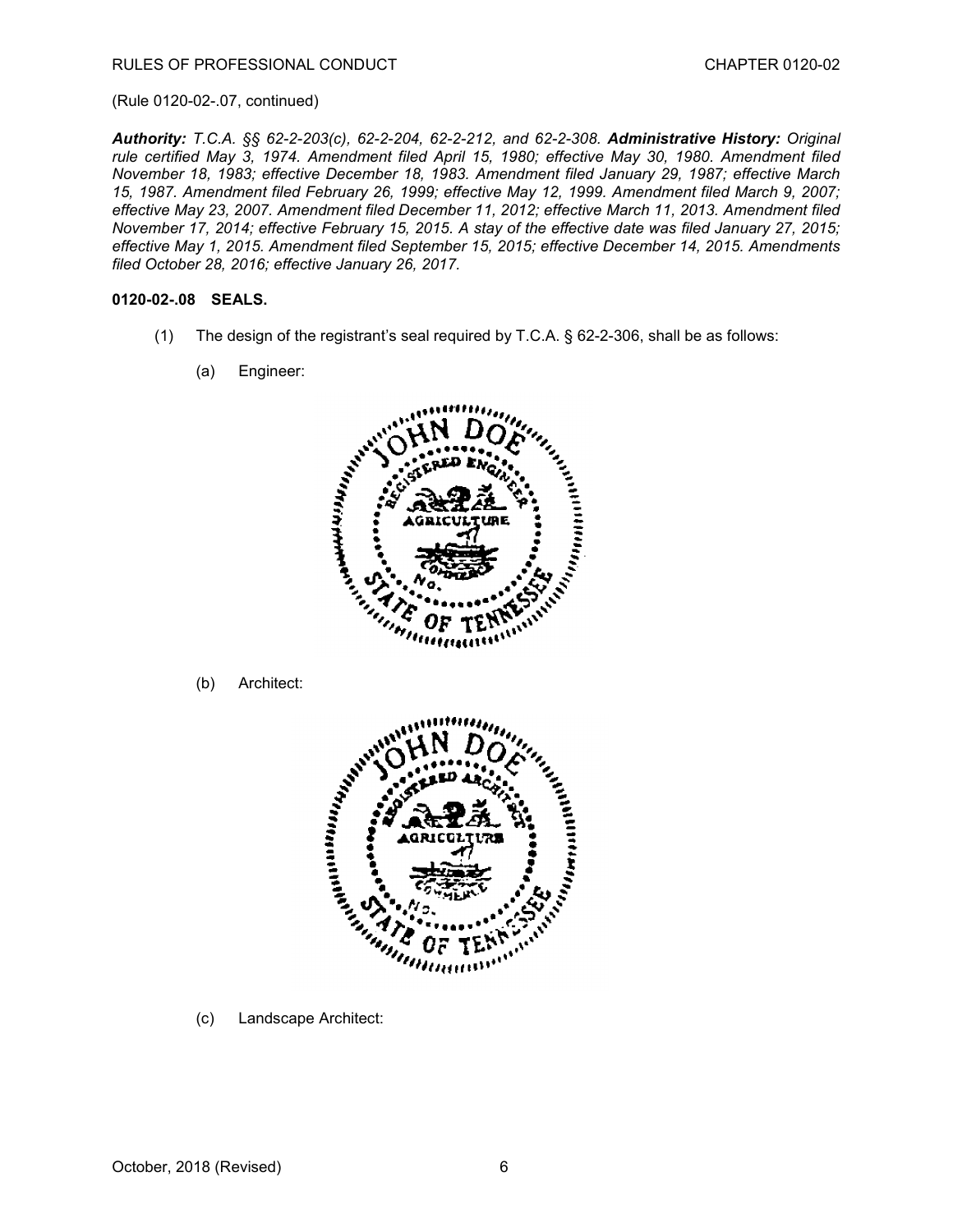(Rule 0120-02-.08, continued)



- (2) The registrant shall stamp with the registrant's seal the following documents:
	- (a) All original sheets of any bound or unbound set of working drawings or plans; original sheets shall include tracings or other reproducible sheets;
	- (b) The original cover or index page(s) identifying all specification pages covered; and
	- (c) The original cover or index page(s) for design calculations or reports that are submitted for review.
	- (d) When an engineer must seal, sign and date engineering specifications, drawings, plans, or calculations for digitally generated seals and signatures under the provisions of T.C.A. § 62-2-306(b), an index sheet for engineering specifications and calculations may be used. The index sheet must be signed, sealed and dated by those professional engineers in responsible charge of the production and preparation of each section of the engineering specifications or calculations, with sufficient information on each index sheet to identify every portion of the specifications or calculations for which each professional engineer is responsible. In addition, the index sheet shall include at a minimum:
		- 1. The name and license number of each engineer in responsible charge of the production of any portion of the calculations or specifications; and
		- 2. Identification of the project.
- (3) The registrant shall superimpose his signature (not a rubber stamp) and date of signature across the face and beyond the circumference of the seal on documents listed above.
- (4) When multiple registrants contribute to a project, each registrant shall sign and seal the portions of the project for which that registered consultant is responsible. When multiple registrants in responsible charge provide content on the same document, all such registrants should seal the document, and, if there is any question, a description of the areas of responsibility should be included. All registrants in responsible charge who work on a set of specifications are required to seal either the cover page, except as specified in 2(d) above, of the specifications, drawings, or plans or the cover page(s) for the section(s) of the specifications they produce.
- (5) (a) No registrant shall affix his or her seal or signature to sketches, working drawings, specifications or other documents developed by others not under the registrant's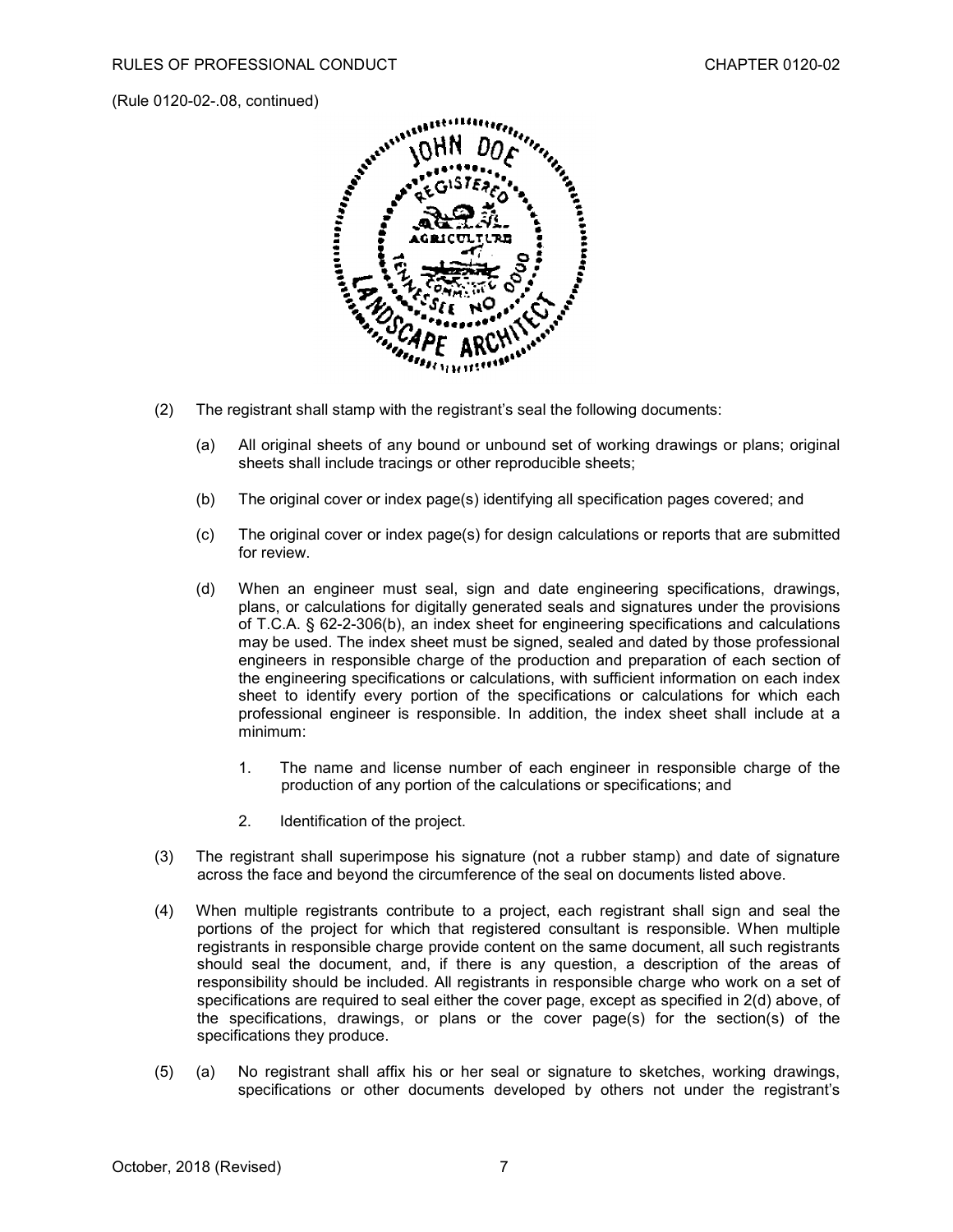#### (Rule 0120-02-.08, continued)

responsible charge and not subject to the authority of that registrant in critical professional judgments.

- (b) In circumstances where a registrant can no longer provide services on a project (such as death, retirement, disability, contract termination, etc.), a successor registrant may perform work on a set of plans originally prepared by another registrant. If the plans are incomplete (are at a stage prior to submittal to a reviewing official), the successor registrant may not seal the set of drawings prepared by the original registrant; rather, the successor registrant must take all steps necessary to ensure that the drawings were prepared under his or her responsible charge before sealing them. If the plans are complete and have been submitted to a reviewing official, the successor registrant may prepare and seal addenda sheets or document and seal changes to the original sheets if revisions are necessary.
- (6) (a) Responsible Charge. Plans, specifications, drawings, reports or other documents will be deemed to have been prepared under the responsible charge of a registrant only when:
	- 1. The client requesting preparation of such plans, specifications, drawings, reports or other documents makes the request directly to the registrant, or to the registrant's employee at the time initial client contact is made, so long as the registrant has the right to control and direct the employee in the material details of how the work is to be performed;
	- 2. The registrant supervises and is involved in the preparation of the plans, specifications, drawings, reports or other documents and has input into and full knowledge of their preparation prior to their completion;
	- 3. The registrant reviews the final plans, specifications, drawings, reports or other documents; and
	- 4. The registrant has the authority to, and does, make any necessary and appropriate changes to the final plans, specifications, drawings, reports or other documents; and
	- 5. Contributions of information or predrawn detail items or detail units that are incidental to and intended to be integrated into a registrant's technical submissions are from trusted sources (including, but not limited to, manufacturers, installers, consultants, owners, or contractors), are subject to appropriate review, and are then coordinated and integrated into the design by the registrant.
	- (b) Except as provided by Rule 0120-02-.08(5)(b), any changes made to the final plans, specifications, drawings, reports or other documents after final revision and sealing by the registrant are prohibited by any person other than the registrant, including but not limited to owners/clients, contractors, subcontractors, other design professionals, or any of their agents, employees or assigns.
	- (c) Mere review of work prepared by another person, even if that person is the registrant's employee, does not constitute responsible charge unless the registrant has met the criteria set out above.
	- (d) The intent of the definition of responsible charge may be met if all provisions of the definition are met using remote electronic or other communication means.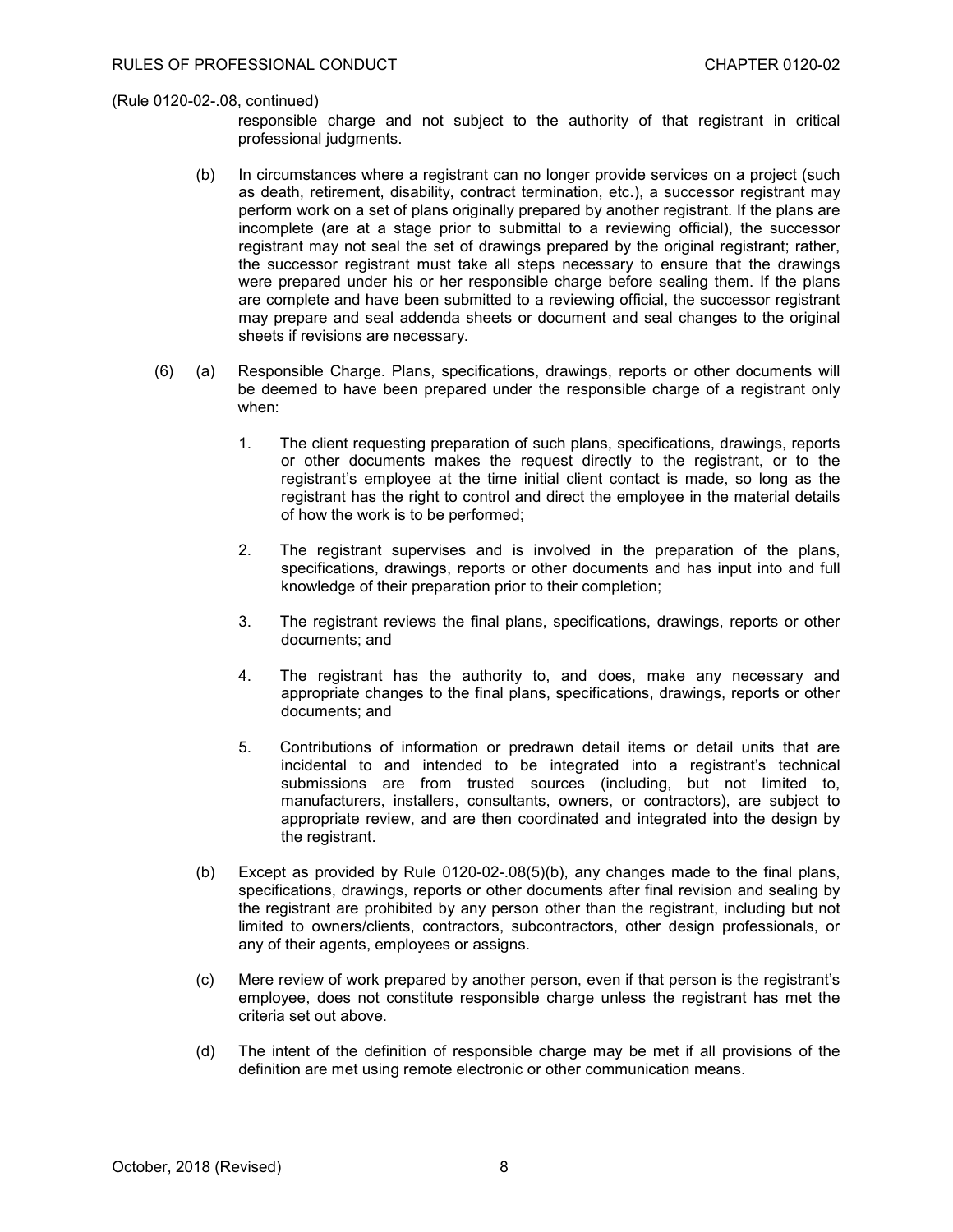(Rule 0120-02-.08, continued)

- (7) No registrant shall affix his seal or signature to documents having titles or identities excluding the registrant's name unless:
	- (a) Such documents were indeed developed by the registrant or under the registrant's responsible charge; and
	- (b) The registrant has exercised full authority to determine their development.
- (8) (a) Subject to the requirements of this rule, rubber-stamp, embossed, transparent selfadhesive or electronically generated seals may be used. Such stamps or seals shall not include the registrant's signature or date of signature.
	- (b) Subject to the requirements of this rule, the registrant may affix an electronically generated signature and date of signature to documents. When used, electronic signatures and dates of signature shall be placed either across the face and beyond the circumference of the seal or adjacent to the seal. Documents that are signed using a digital signature must have an electronic authentication process attached to or logically associated with the electronic document. The digital signature must be:
		- 1. Unique to the individual using it;
		- 2. Capable of verification;
		- 3. Under the sole control of the individual using it; and
		- 4. Linked to a document in such a manner that the digital signature is invalidated if any data in the document is changed.
- (9) All working or partially completed plans, or any drawings that are not construction documents, shall be designated "preliminary - not for construction," "for review only," "draft," or other designation clearly indicating that the drawings are not complete.

*Authority: T.C.A. §§ 62-2-203(c), 62-2-306, 62-2-306(d), and 62-2-307(f). Administrative History: Original rule certified May 3, 1974. Repeal and new rule filed January 14, 1980; effective February 28, 1980. Amendment filed June 9, 1981; effective July 24, 1981. Amendment filed January 29, 1987; effective March 15, 1987. Amendment filed January 19, 1995; effective April 4, 1995. Amendment filed February 26, 1999; effective May 12, 1999. Amendment filed September 11, 2009; effective December 10, 2009. Amendment filed March 9, 2011; effective June 7, 2011. Amendments filed December 11, 2012; effective March 11, 2013. Amendment filed November 17, 2014; effective February 15, 2015. A stay of the effective date was filed January 27, 2015; effective May 1, 2015. Amendments filed October 28, 2016; effective January 26, 2017. Amendments filed July 25, 2018; effective October 23, 2018.*

# **0120-02-.09 CIVIL PENALTIES.**

(1) With respect to any registrant, the Board may, in addition to or in lieu of any other lawful disciplinary action, assess a civil penalty against such registrant for each separate violation of a statute, rule or order pertaining to the Board in accordance with the following schedule:

#### Violation Penalty

| (a)<br>(b) |                          |
|------------|--------------------------|
| (c)<br>(d) | \$500-1000               |
| (e)<br>(f) | \$500-1000<br>\$500-1000 |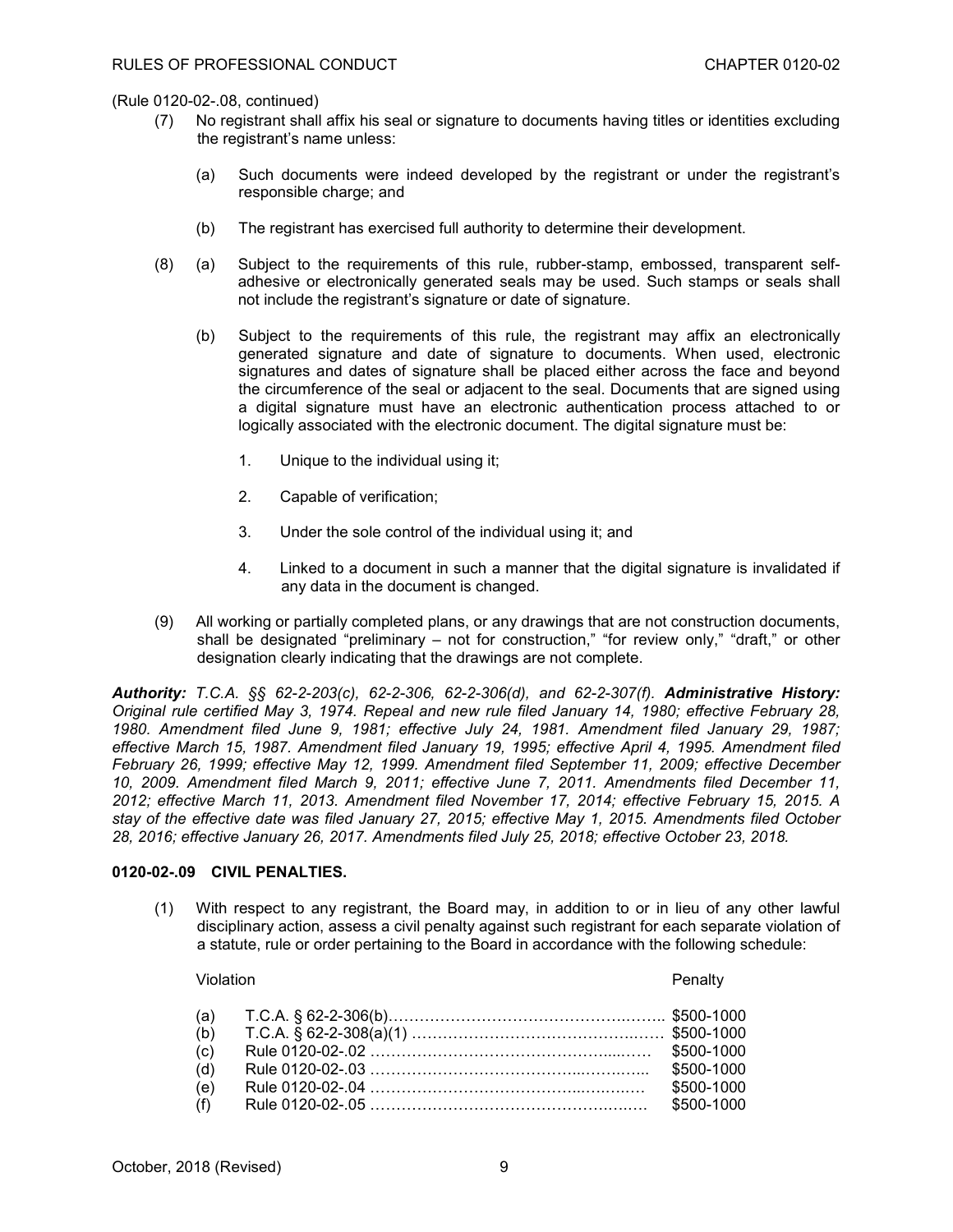(Rule 0120-02-.09, continued)

| (g) | \$500-1000 |
|-----|------------|
| (h) | \$500-1000 |
| (i) |            |
| (i) |            |

(2) With respect to any person required to be registered in this state as an architect, engineer or landscape architect, the Board may assess a civil penalty against such person for each separate violation of a statute in accordance with the following schedule:

Violation Penalty (a) T.C.A. § 62-2-101 ………………………………………...….….. \$500-1000 (b) T.C.A. § 62-2-105(a)(1) ……………………………………….… \$500-1000 (c) T.C.A. § 62-2-105(b)(1)………………………………...………… \$500-1000 (d) T.C.A. § 62-2-601 …………………………………….………… \$500-1000 (e) T.C.A. § 62-2-602 ……………………………………..………... \$500-1000

- (3) Each day of continued violation may constitute a separate violation.
- (4) In determining the amount of civil penalty to be assessed pursuant to this rule, the Board may consider such factors as the following:
	- (a) Whether the amount imposed will be a substantial economic deterrent to the violation;
	- (b) The circumstances leading to the violation;
	- (c) The severity of the violation and the risk of harm to the public;
	- (d) The economic benefits gained by the violator as a result of non-compliance;
	- (e) The interest of the public;
	- (f) Prior disciplinary action in any jurisdiction or repeated violations; and
	- (g) Self-reporting of the offense, cooperation with the Board's investigation, and any corrective action taken.

*Authority: T.C.A. §§ 56-1-308, 62-2-105, 62-2-106, and 62-2-203(c). Administrative History: Original rule filed January 29, 1987; effective March 15, 1987. Amendment filed December 9, 1991; effective January 23, 1992. Amendment filed February 26, 1999; effective May 12, 1999. Amendment filed March 9, 2007; effective May 23, 2007. Amendment filed January March, 2011; effective June 7, 2011. Amendments filed October 28, 2016; effective January 26, 2017.*

# **0120-02-.10 OTHER ENFORCEMENT ACTIONS.**

With respect to any registrant, the Board may, in addition to or in lieu of any other lawful disciplinary action, take enforcement action against any registrant who is a respondent in a disciplinary case. Other enforcement actions may include, but are not limited to, the following:

- (1) Passage of a laws and rules examination with a minimum passing score of 80%;
- (2) Completion of additional, Board-assigned continuing education hours (with appropriate documentation required); or
- (3) Assignment of a probationary period with peer review of all technical work, accompanied by reporting requirements from the reviewer.